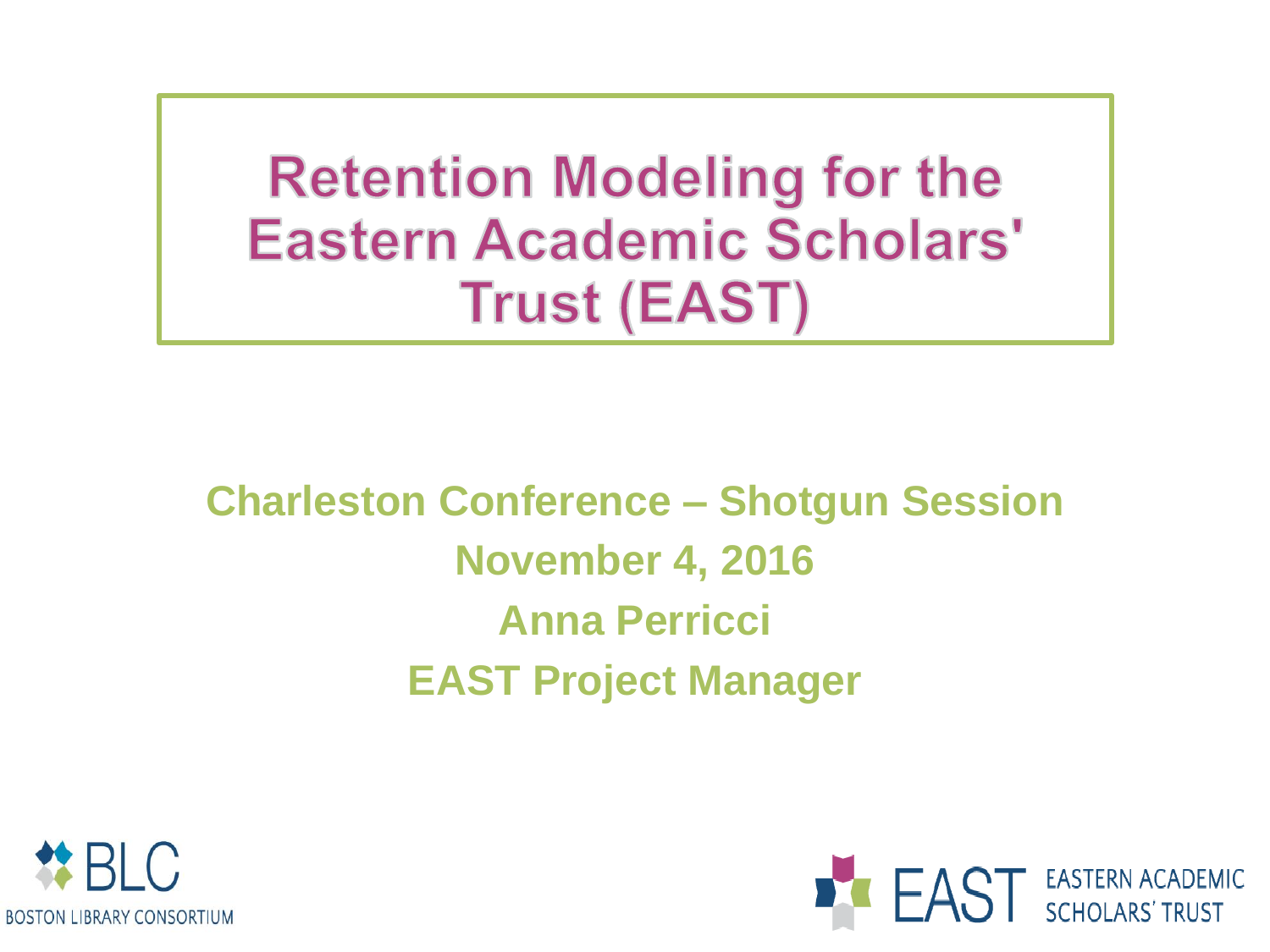# **Recipe** for collaboration

- Insightful, trusting & engaged groups of collaborators, stakeholders & staff
- Good planning & communication
- Excellent tools
- Desire to hear questions & concerns, and ability make needed changes quickly
- Funds to support tools, staff



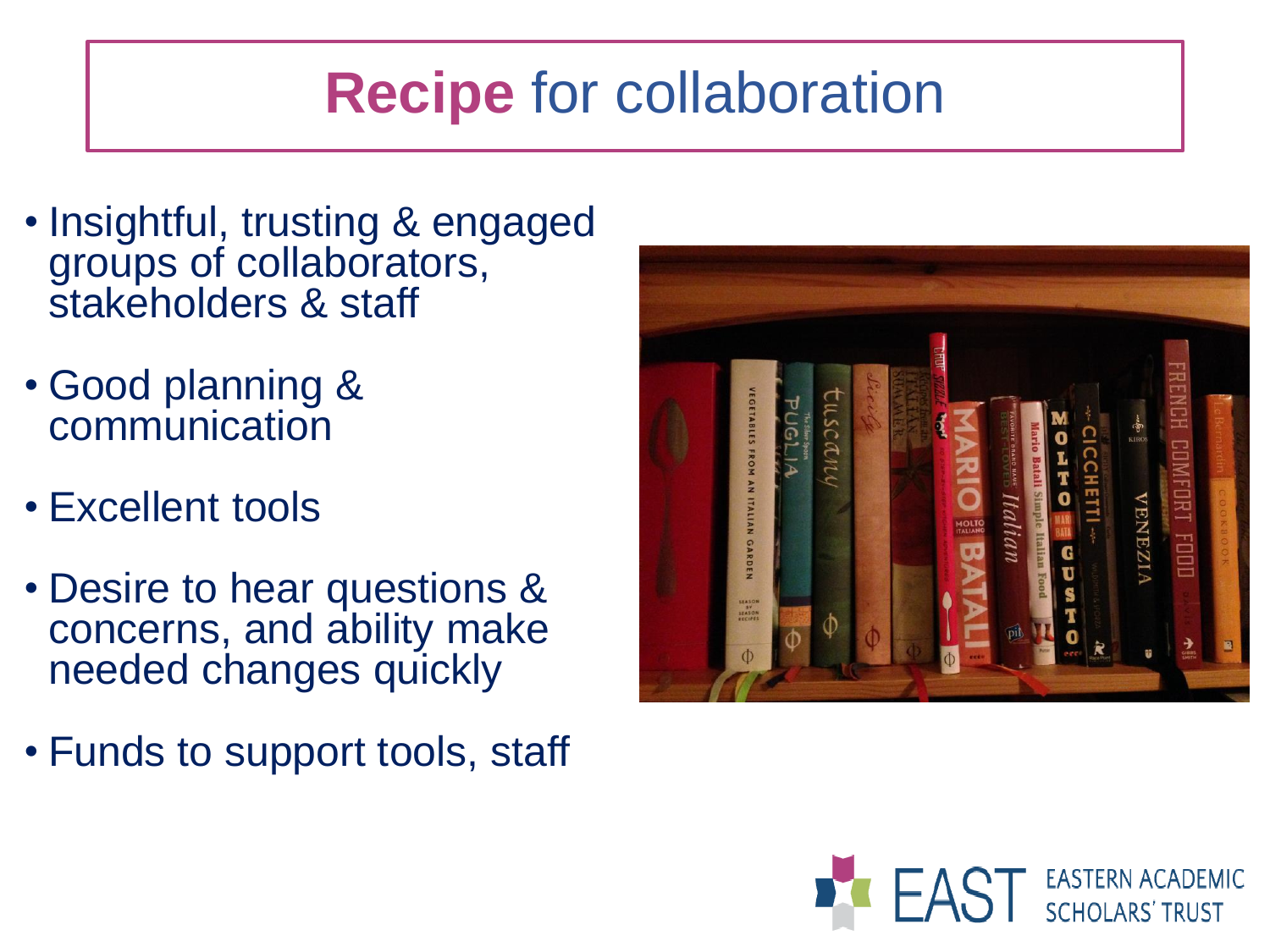# **EAST** region

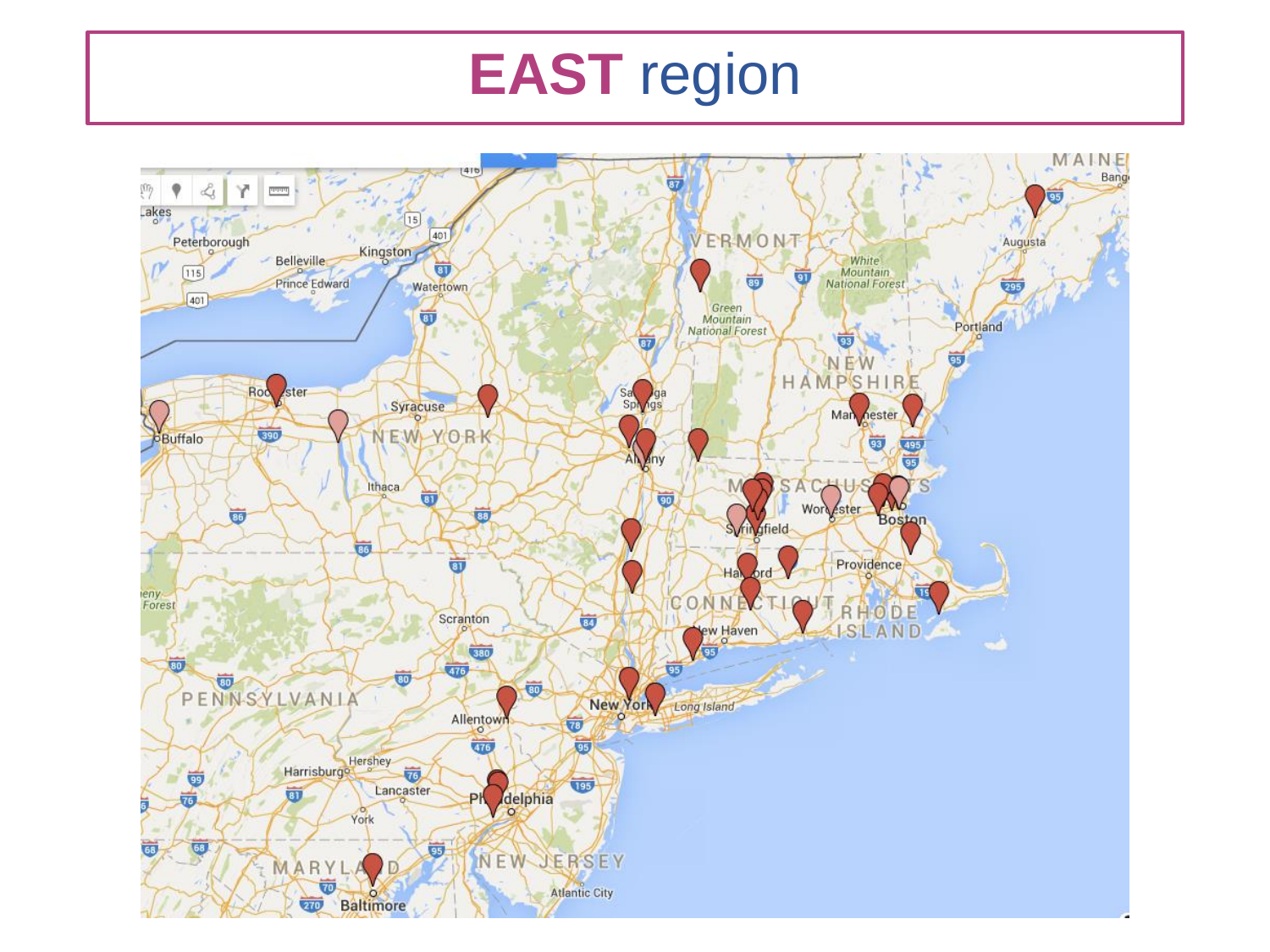# **EAST** milestones

- 40 Retention Partner libraries will retain over 6 million monographic holdings for 15 years (4.3 million titles)
- Completed a Validation Sample Study & further analysis of results
- Major Operating Policies, governance documents, Memorandum of Understanding to be signed by partner libraries

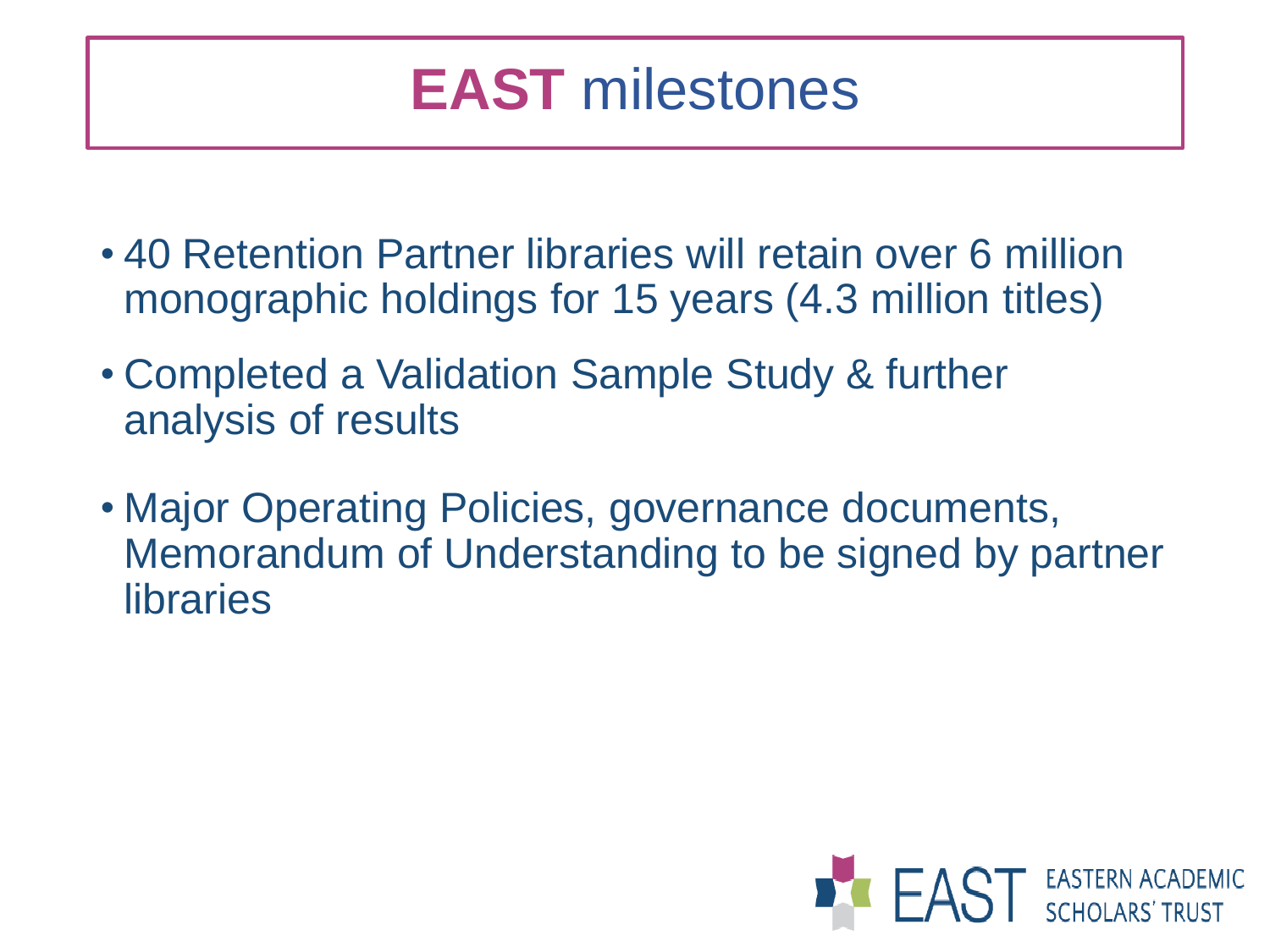# **Collection** analysis

- Records for 16.5 million in scope monographs submitted & ingested into GreenGlass (fall 2015)
- Data summaries approved by libraries (Jan-Feb, 2016)
- GreenGlass for EAST launched (March 2016)
- Retention modeling (March-May, 2016)
- Retention model approved (June 2016)
- Allocations for retention generated & reviewed by libraries (June-July, 2016)

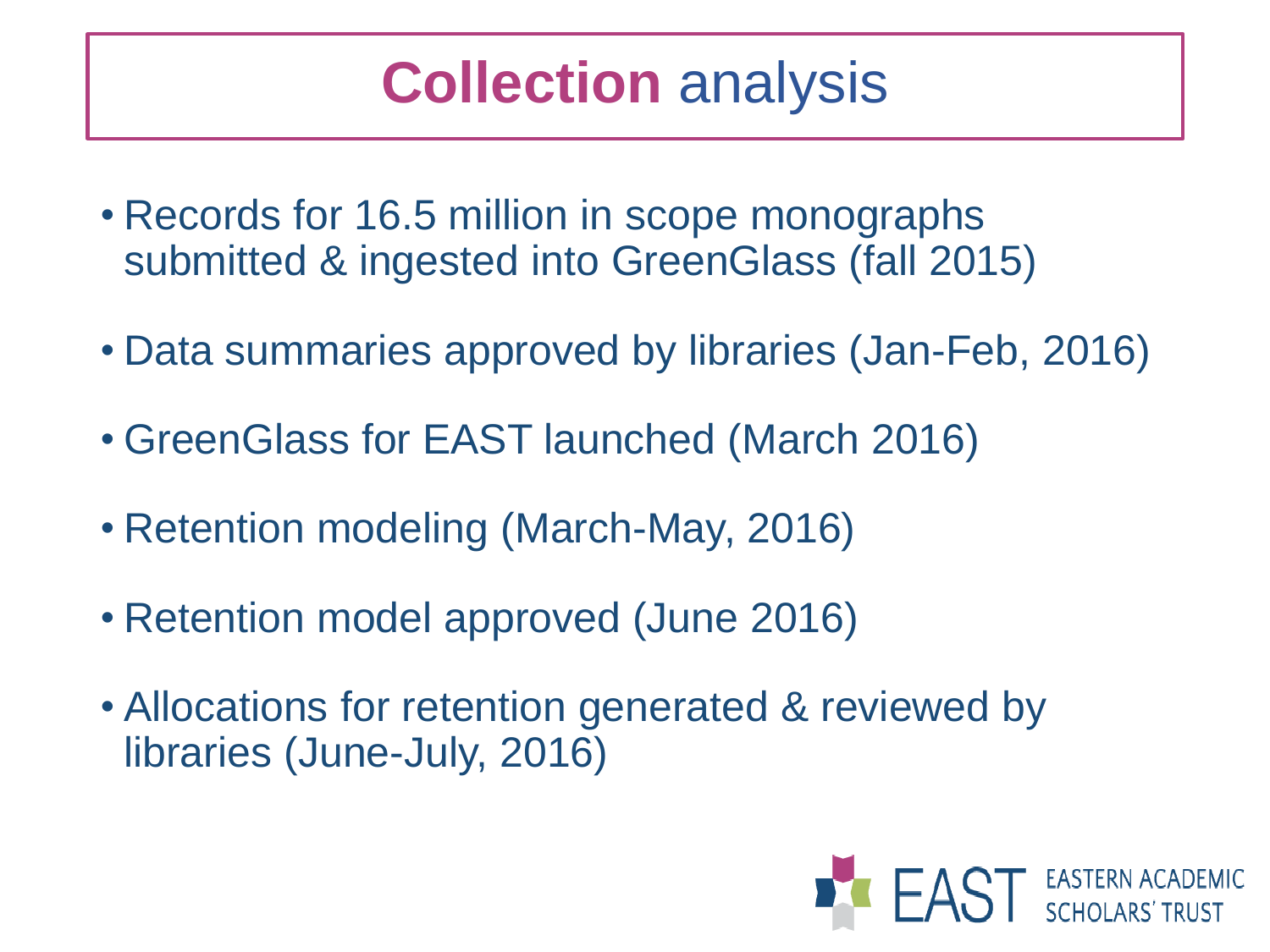#### **In GreenGlass** we found

# Title holdings **16,573,071**

Title sets

**4,749,042**

Title sets held by one library in the group **50%** (2,359,033 title sets)

*Title sets with > 10 aggregate uses 20% (939,819 title sets)*

*Title sets represented in HathiTrust* **39%** (1,865,115 title sets)

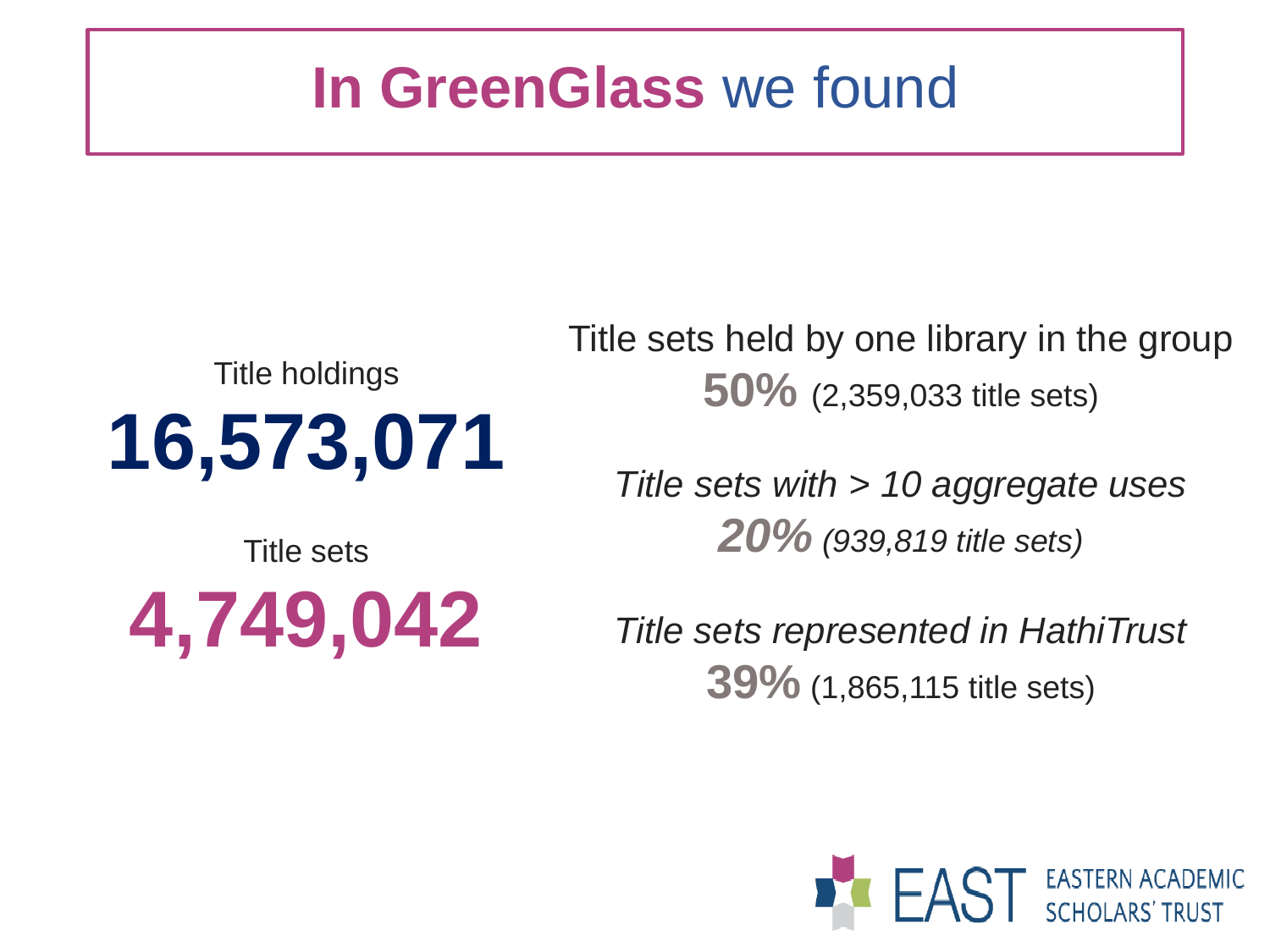# **Collection Analysis** group

- **Helen Anderson**, University of Rochester
- **Richard Bleiler**, University of **Connecticut**
- **Karen Bohrer**, Worcester Polytechnic **Institute**
- **Berry Chamness**, Bryn Mawr College
- **Charles Getchell**, Saint Anselm College
- **Lorraine Huddy**, CTW Consortium
- **Susan Raidy-Klein**, UMass Dartmouth
- **Ray Schmidt**, Wellesley College
- **Debbi Smith**, Adelphi University

**Ruth Fisher Sustainable** Collection Services (OCLC)

#### **EAST Project Team**

- **Matthew Revitt**
- **Sara Amato**
- **Lizanne Payne**
- **Anna Perricci**
- **Lizanne Payne**
- **Susan Stearns**

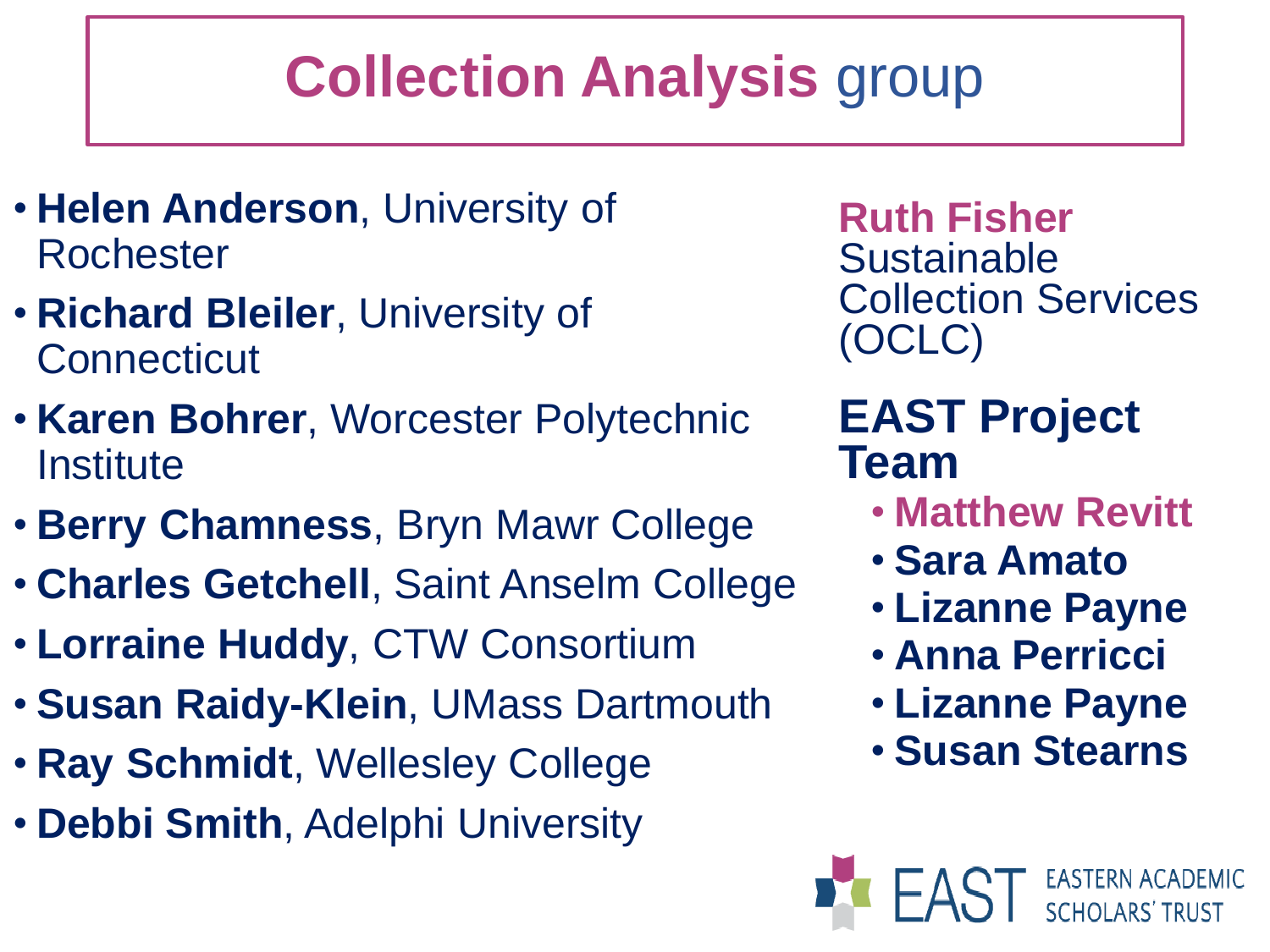# **Keys to Success** in a short timeframe

- 2 month window to agree the retention model across EAST kept all on task
- Seeing immediate results in GreenGlass modeling allowed for quick decision-making
- Collection analysis subgroup was focused & effective
- Seeking EAST member opinions about retention rules created buy-in
- Getting that buy-in led to smoother approval by the Executive Committee

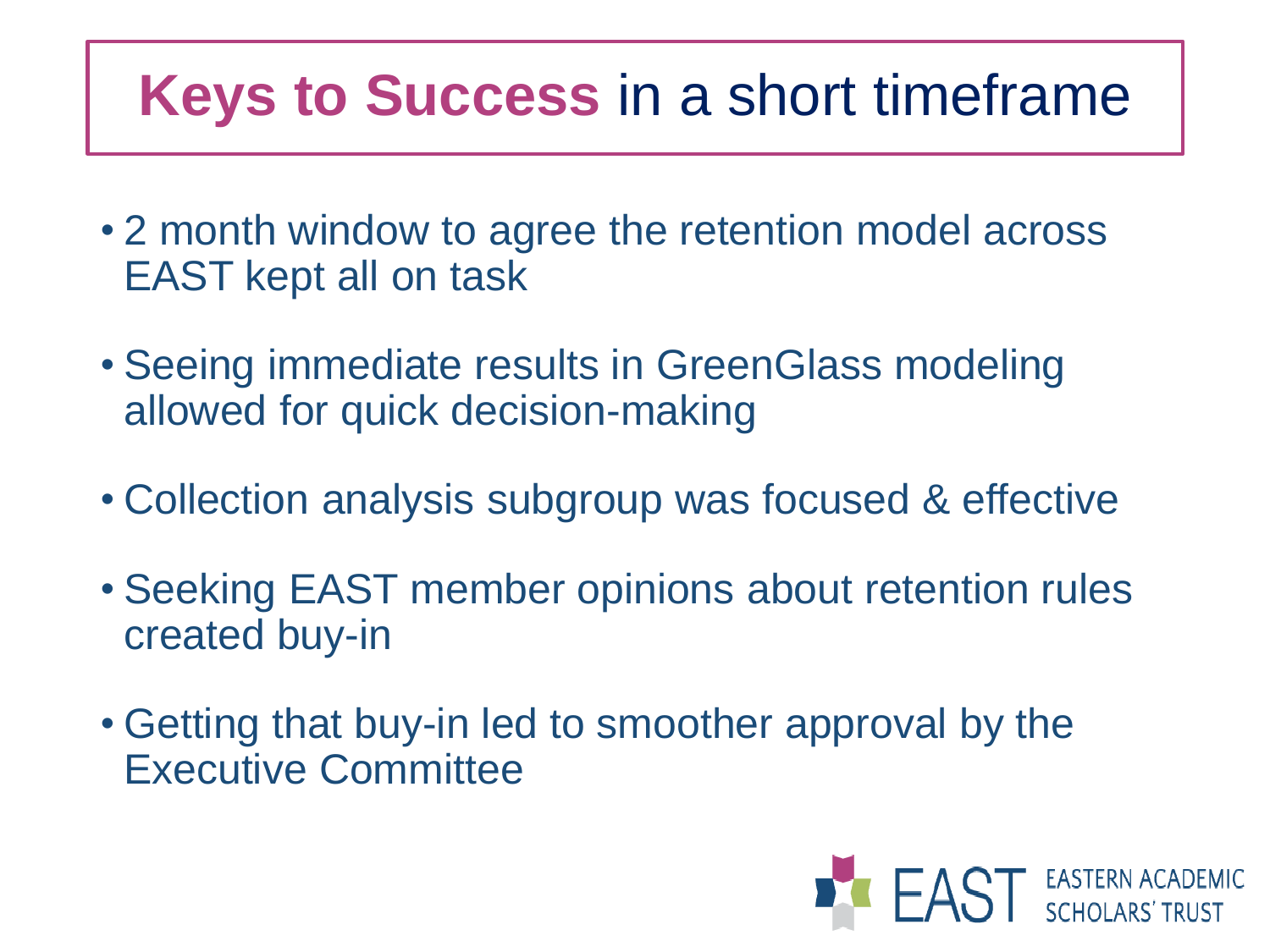#### **Steps** by Collection Analysis Subgroup

1. Look at example of retention concepts and models from other shared print initiatives

2. Establish the expectations of which retention rules were feasible and would have the greatest impact

3. Experiment with GreenGlass Retention Model Builder and agree on a retention model

4. Consider feedback gathered via 3 surveys

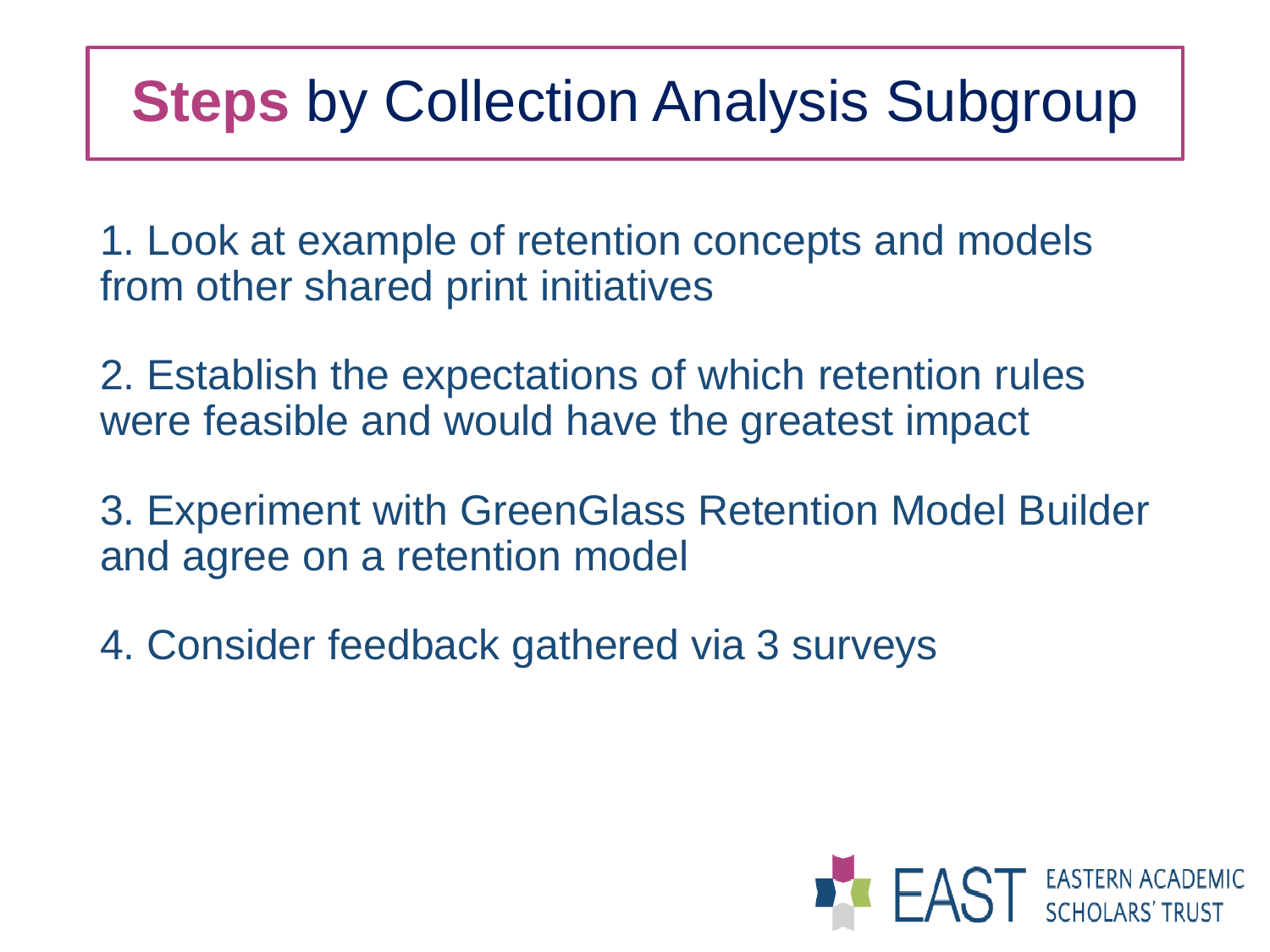#### **Together** we used GreenGlass

- Ruth Fischer provided training and excellent instructional videos explaining each retention model
- Many collection analysis group members attended weekly office hours to discuss modeling
- Google Site for documentation and to support GreenGlass users: [https://sites.google.com/a/blc.org/east-collection](https://sites.google.com/a/blc.org/east-collection-analysis/)analysis/
- As of 11/1/16, EAST has 265 registered GreenGlass user accounts

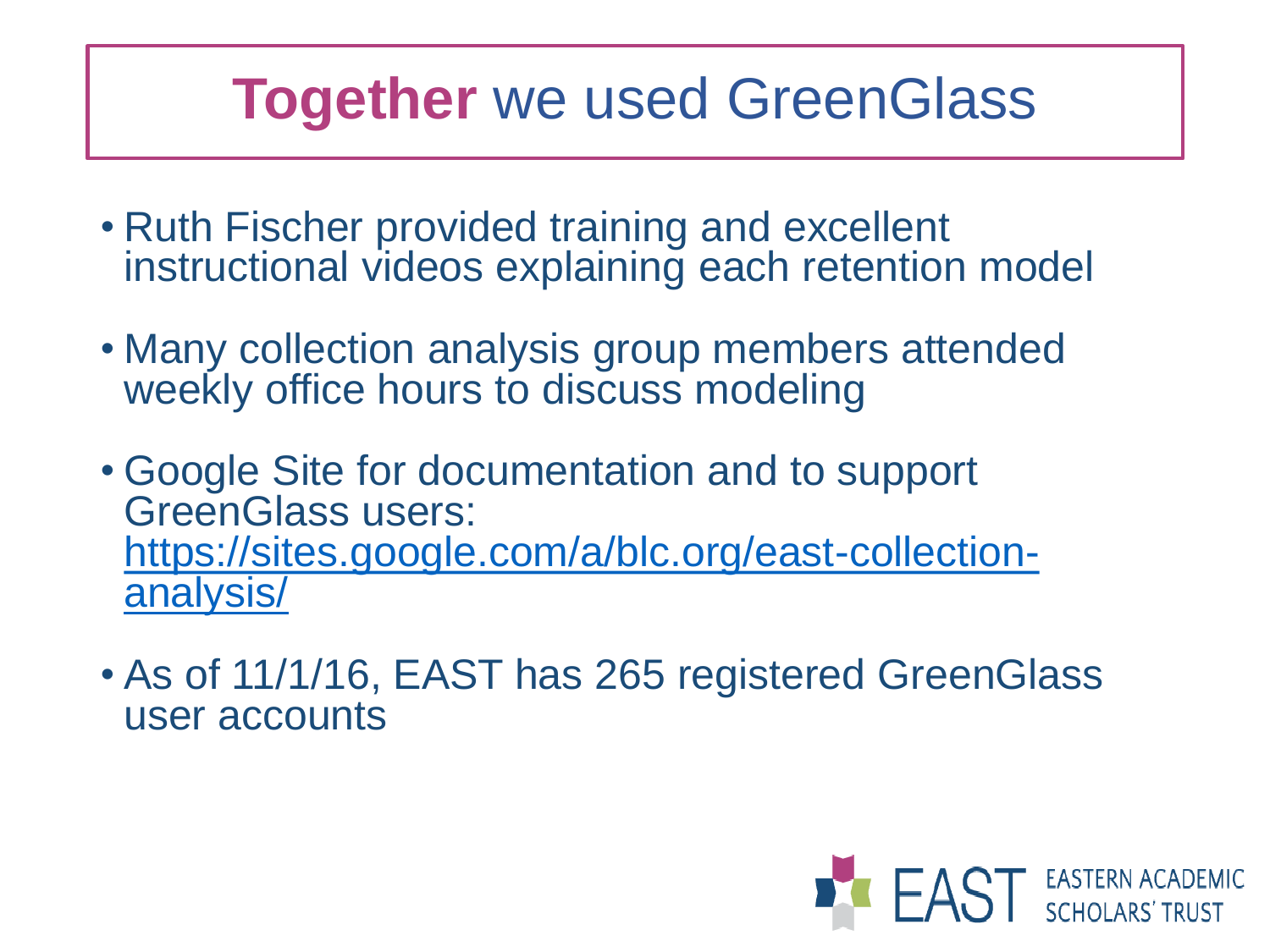### **Retention** rules

1. Retention of ALL existing holdings for titles that are scarcely held

2. Retention of up to FIVE holdings for titles with significant use across EAST

3. Retention of ONE holding for titles that fall outside the above criteria

> EXCLUSIONS: Recently Published (2011 or later) "Ephemera" (non scholarly materials)

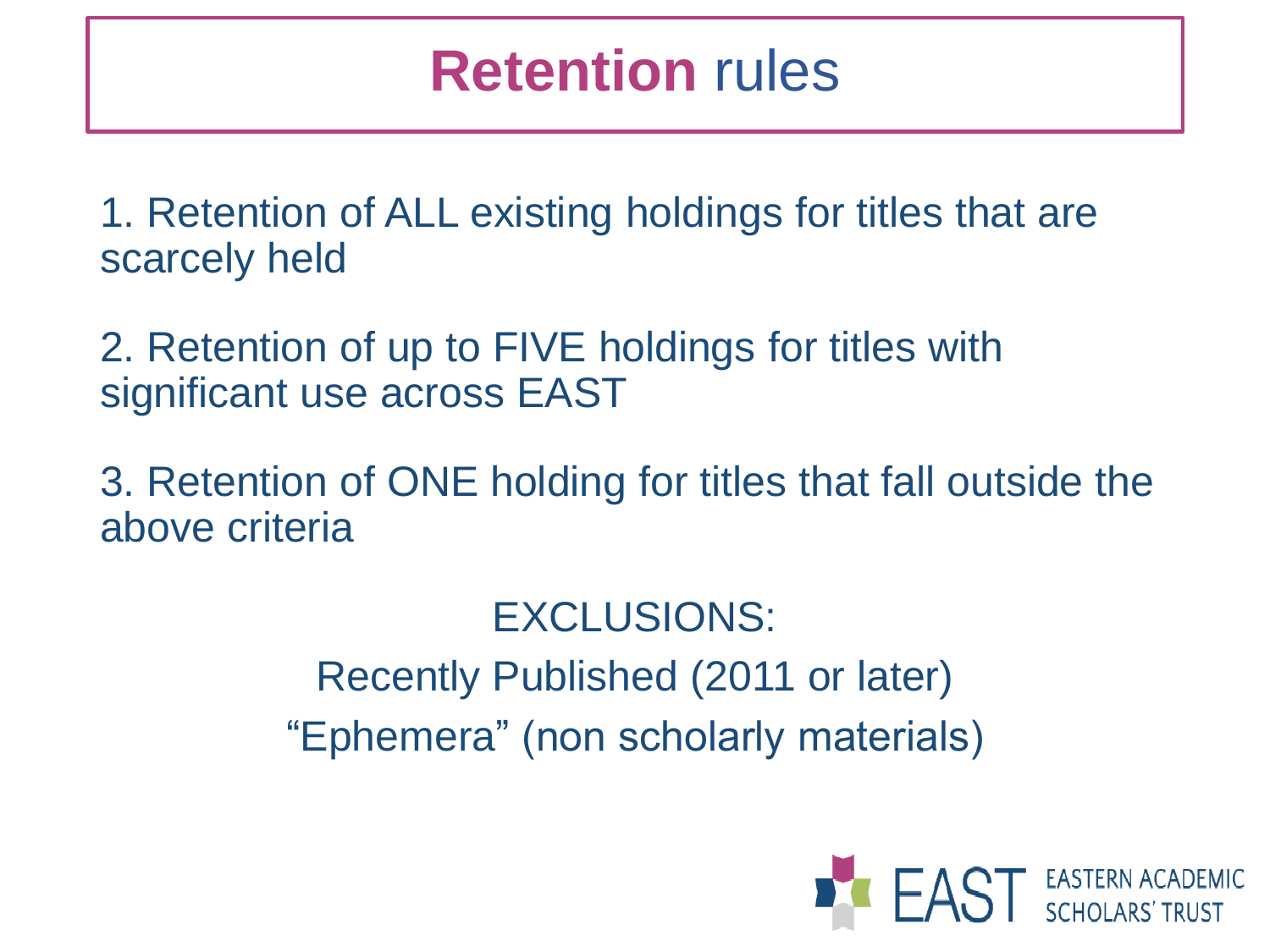# **Approved** retention model



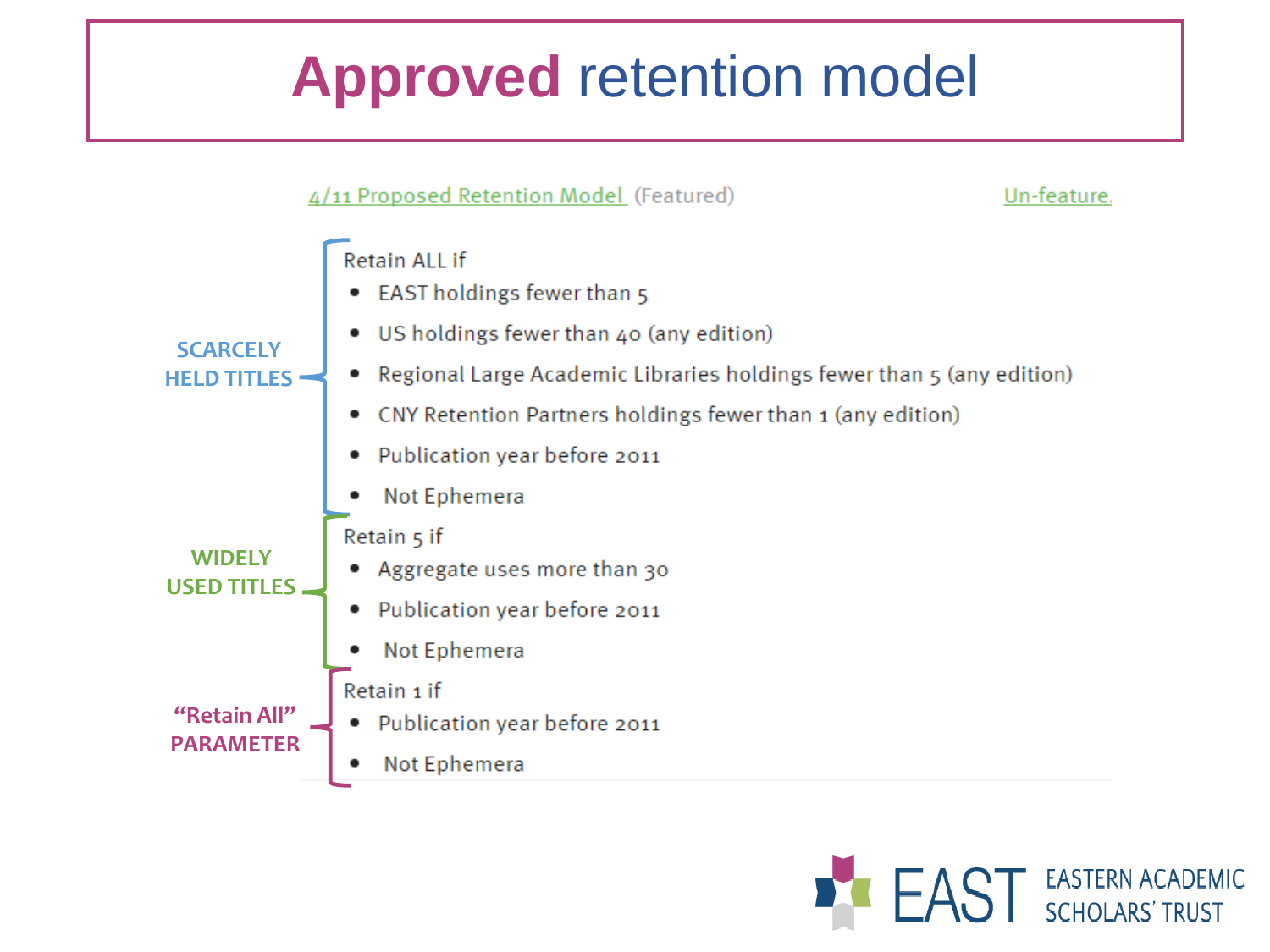

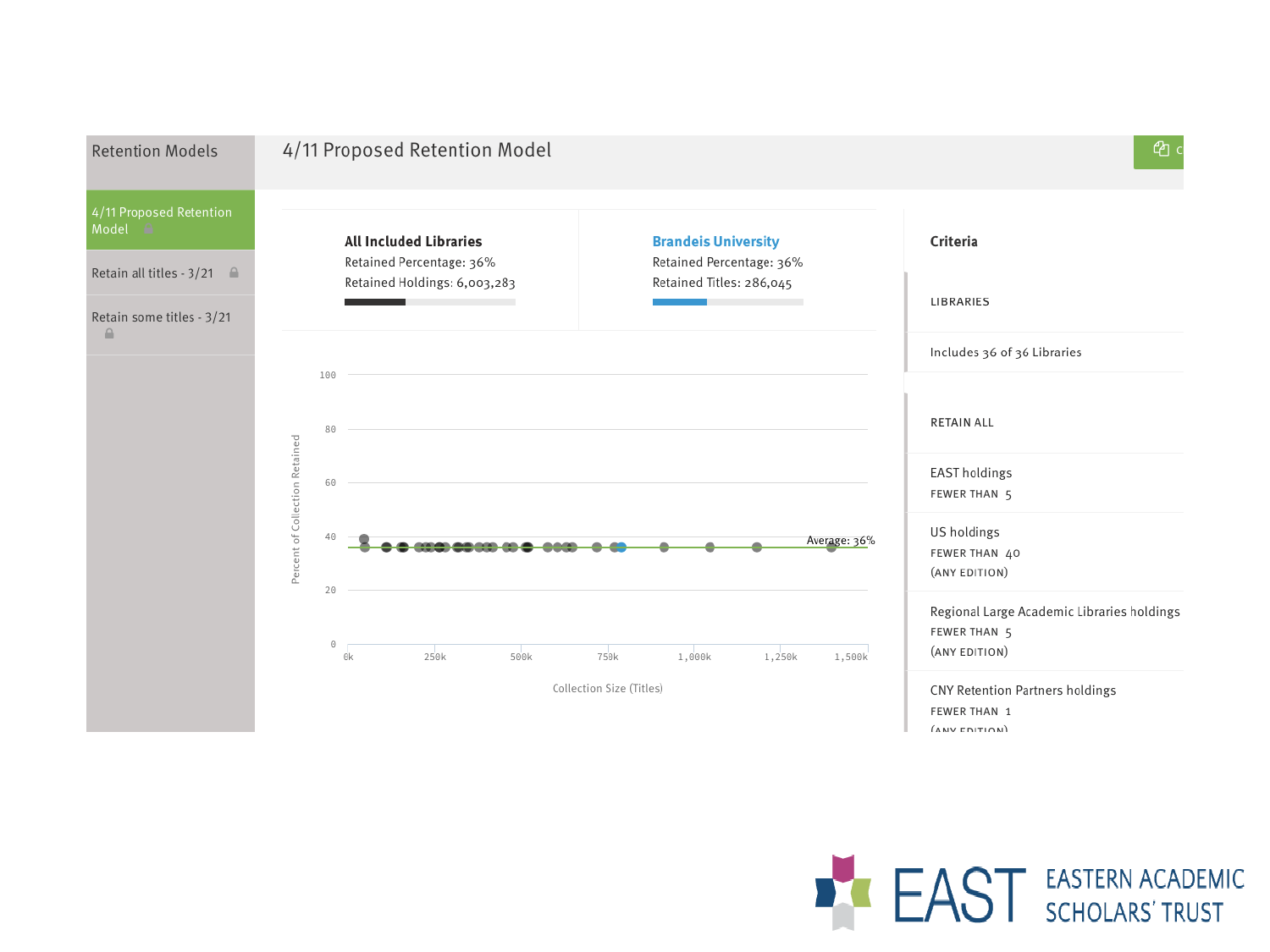# **Actual retention** allocations

- Five College Library Repository Collection: 92%
- **UMass Amherst: 90%** (1,329,076 holdings)
- Yeshiva University: 59%
- Other Retention Partners: 28-30%

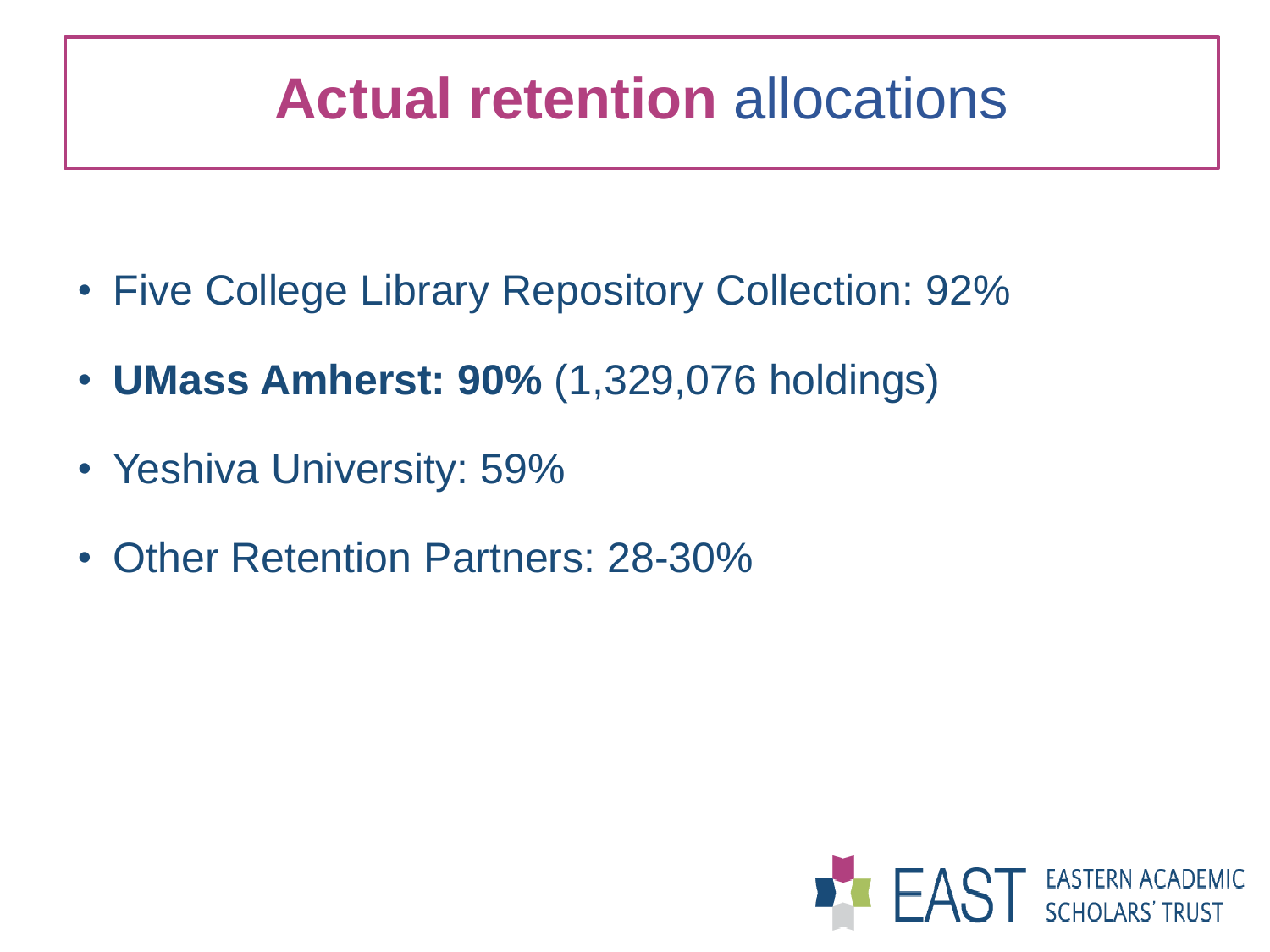**Approval** process

- Retention model finalized by EAST team & collection analysis subgroup and submitted to the full Monographs Working Group
- Monographs Working Group approved and sent retention model on to Executive Committee
- Executive Committee approval!
- With this model SCS allocated holdings for retention (visible in GreenGlass)

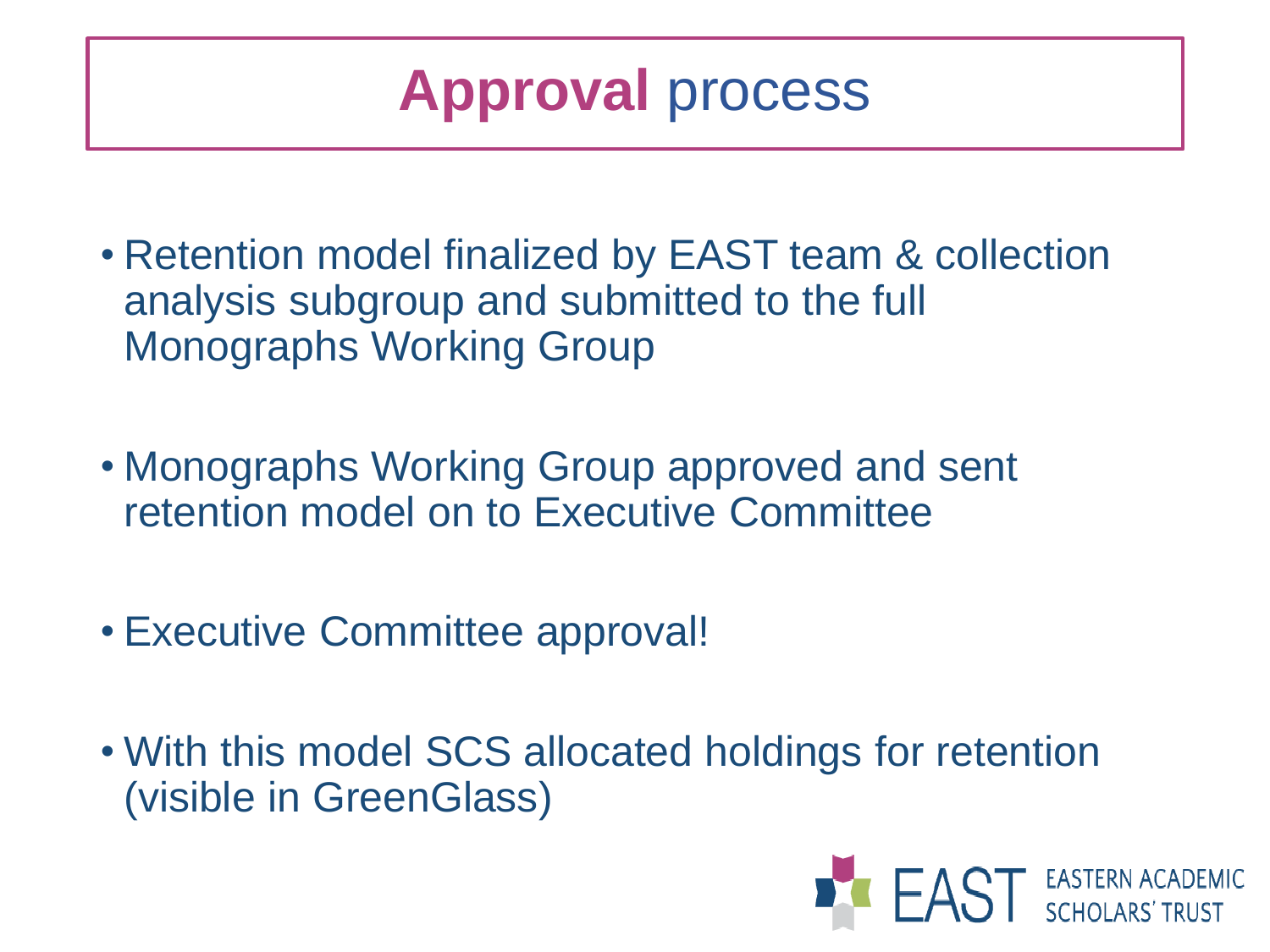# **Reviewing** allocations

- Time for review: June 24 July 29, 2016
- Removed lost, damaged or out of scope materials
- Automated catalog check (like what was done for the validation sample study)
- Thinking about the good of all EAST stakeholders not just local interests & needs
- 21 of 40 libraries reported exclusions/rejections
	- Low: 1 to high: 7181 [due to data error]
	- Total: 29,988

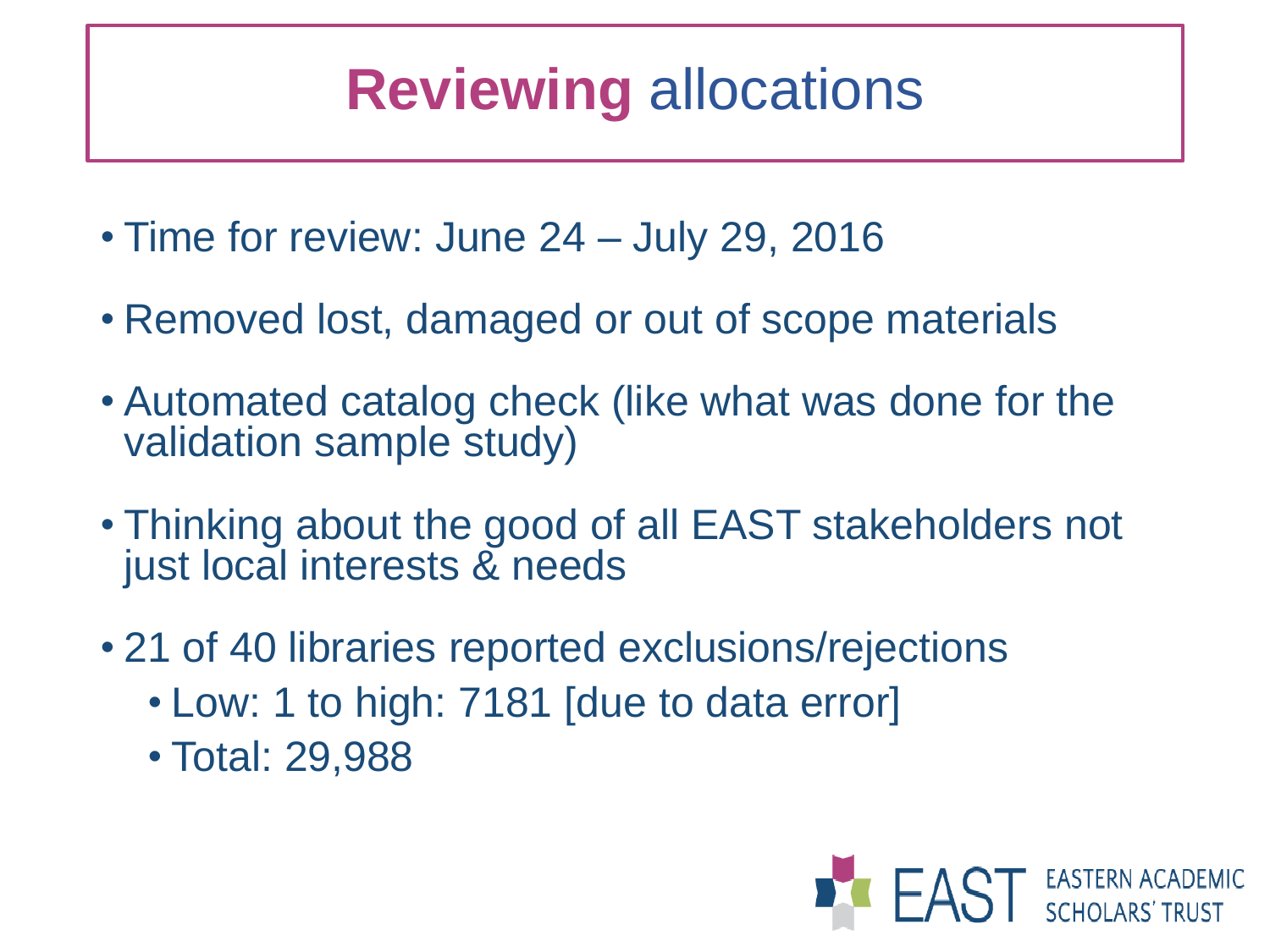### **Retention** commitments

- Retention commitments reloaded into GreenGlass so libraries can see & work around retention commitments
- There is a workflow for pulling deselection lists that exclude the retained items
- New ALL Retentions GreenGlass account geared to Supporting Partners to support responsible deselection

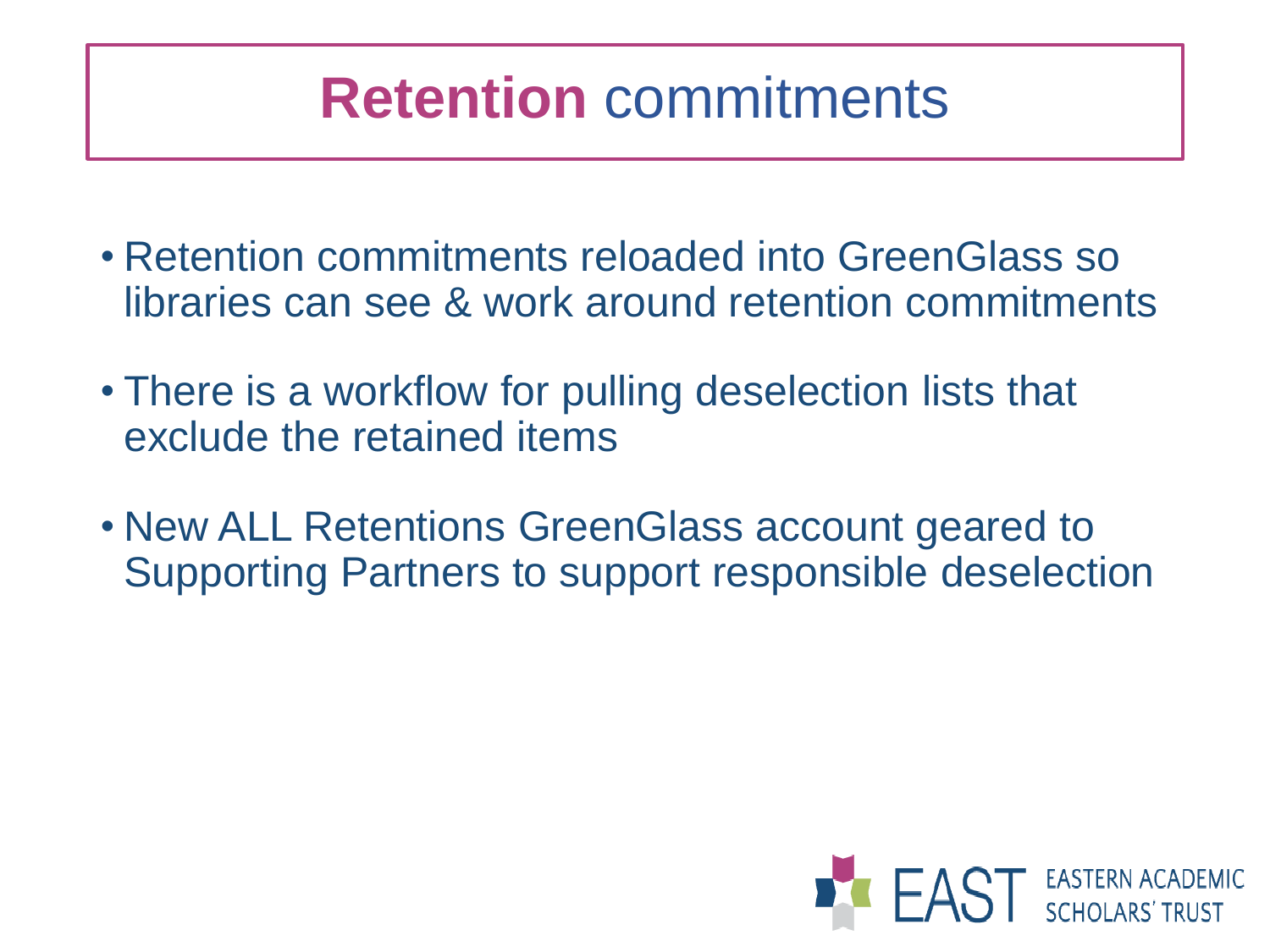#### **Lessons** learned

- Our aggressive timeline was successfully executed largely because of good communication, periodically collecting/taking feedback & **needing to keep things moving fast**
- **SCS was an ideal partner**: responsive, met every deadline & GreenGlass is an outstanding tool
- Member dues & grants from the Mellon and Davis Educational Foundations have given EAST enough resources to thrive in its implementation phase
- All ingredients for strong collaborations were present

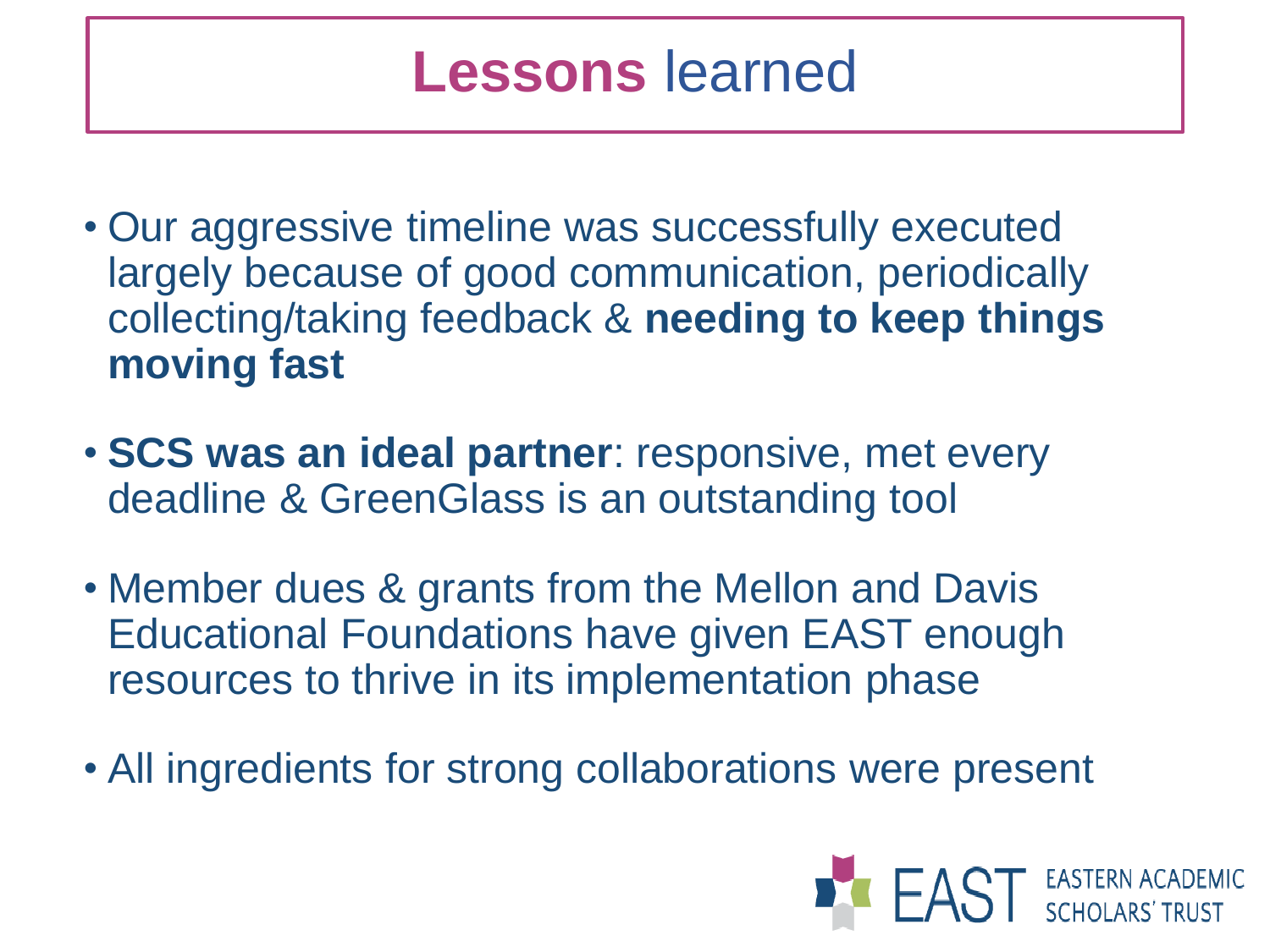**Learn more** about EAST **today**

# **It's 2031: Do You Know Where Your Scholarly Monographs Are?**

# 2:30pm - 3:10pm Grand Ballroom 2 Gaillard Center